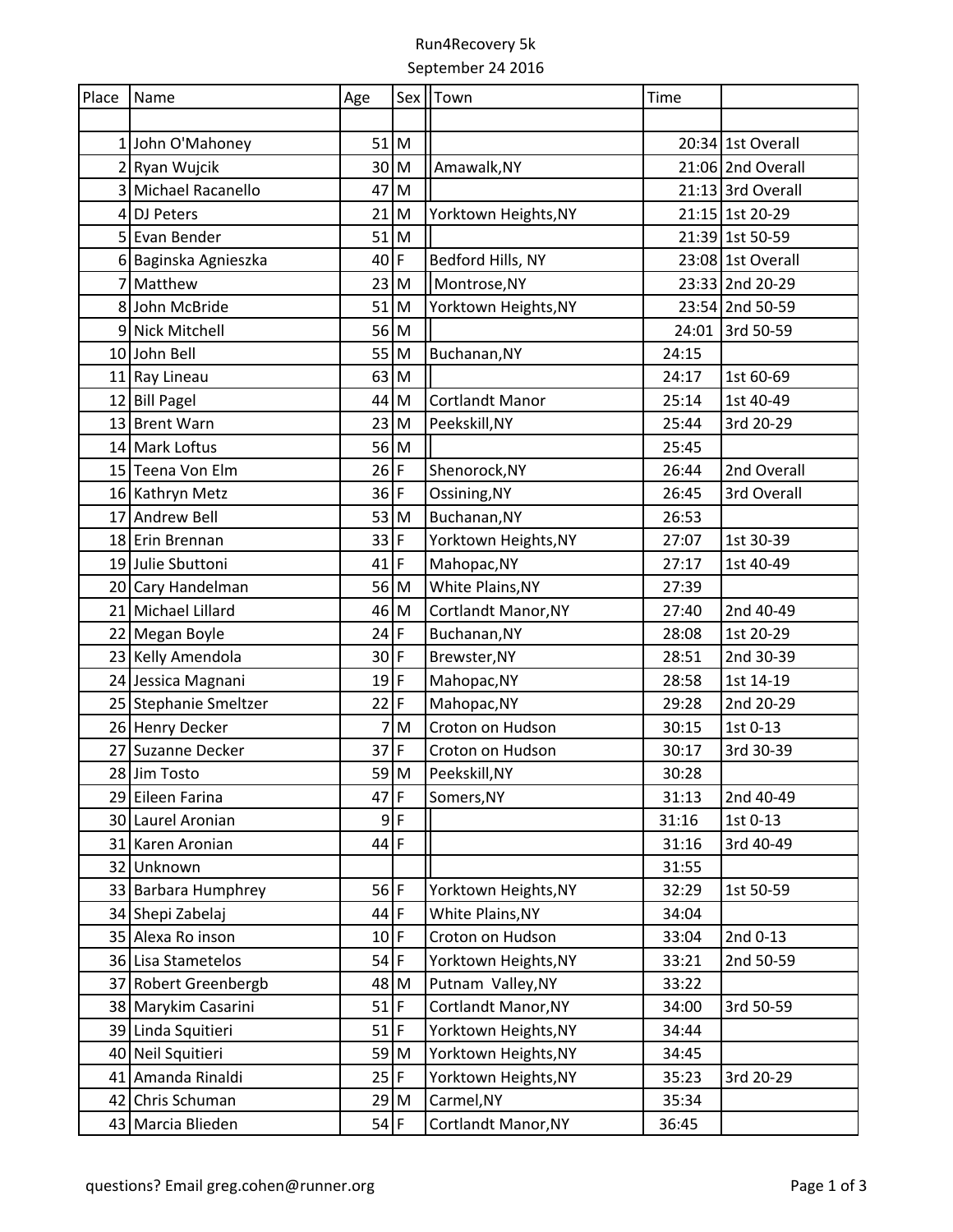## Run4Recovery 5k September 24 2016

| 44 Jacquiline Meyer   | $52$ F |                |                      | 37:33   |           |
|-----------------------|--------|----------------|----------------------|---------|-----------|
| 45 William Saldanah   | 49     | M              | Peekskill, NY        | 38:13   |           |
| 46 Kamryn Sherman     | 16     | $\overline{F}$ | Buchanan, NY         | 41:45   | 2nd 14-19 |
| 47 Kim Sherman        | 50     | $\mathsf{F}$   | Buchanan, NY         | 41:46   |           |
| 48 Heather Queen      | 28     | $\overline{F}$ | Buchanan, NY         | 42:07   |           |
| 49 Billy Coogan       | 28     | M              | Buchanan, NY         | 42:08   |           |
| 50 Nupur Pal-Kolisz   | 42     | F              | Shrub Oak, NY        | 43:22   |           |
| 51 Mary DeSandolo     | 62     | F              | Waccabuc, NY         | 43:56   | 1st 60-69 |
| 52 Maureen Connaire   | 55     | $\overline{F}$ | Verplanck, NY        | 44:01   |           |
| 53 Tammy King         | 40     | F              | Croton on Hudson     | 44:50   |           |
| 54 Michael Soravilla  | 67     | M              | Mahopac, NY          | 49:05   | 2nd 60-69 |
| 55 Christine Hill     | 51     | F              | Beacon, NY           | 50:07   |           |
| 56 Kathleen Ray       | 51     | $\mathsf{F}$   | Peekskill, NY        | 50:07   |           |
| 57 Nicole Capria      | 23     | F              | Yorktown Heights, NY | 50:31   |           |
| 58 Mary Capria        | 52     | $\overline{F}$ | Yorktown Heights, NY | 50:32   |           |
| 59 Jane Megley-Evans  | 61     | F              | Croton on Hudson, NY | 52:19   | 2nd 60-69 |
| 60 Jane Murtaugh      | 59     | $\overline{F}$ | Croton on Hudson     | 52:20   |           |
| 61 Kellianne Troccoli | 52     | F              | Irvington, NY        | 52:26   |           |
| 62 Lisa Desilva       | 58     | $\overline{F}$ |                      | 52:37   |           |
| 63 Linda Verde        | 54     | F              | Mahopac, NY          | 52:34   |           |
| 64 Jodi Canariato     | 39     | $\mathsf{F}$   | Mahopac, NY          | 52:35   |           |
| 65 Karen Diorio       | 52     | F              | Mahopac, NY          | 52:36   |           |
| 66 Patricia Parrillo  | 69     | $\mathsf{F}$   | Mahopac, NY          | 52:37   | 3rd 60-69 |
| 67 Lisa Kertelits     | 47     | $\overline{F}$ |                      | 53:35   |           |
| 68 Daria Wells        | 22     | F              | Mohegan Lake, NY     | 52:38   |           |
| 69 Melissa msley      | 40     | $\mathsf F$    | Carmel, NY           | 53:56   |           |
| 70 Caity Deak         | 31     | $\mathsf F$    | Croton Falls, NY     | 54:31   |           |
| 71 Linda Hobbs        | 51     | F              | Buchanan, NY         | 54:31   |           |
| 72 Joseph Garcia      | 15     | M              | Mohegan Lake, NY     | 56:51   | 1st 14-19 |
| 73 Will Gako          | $??$ M |                |                      | 57:39   |           |
| 74 Queen Chelsie      | $29$ F |                |                      | 57:58   |           |
| 75 Michael O'Hanlon   | 27     | M              |                      | 57:59   |           |
| 76 Phyllis Cobb       | 60     | $\overline{F}$ | Croton on Hudson     | 58:10   |           |
| 77 Louise Clark       | 58     | F              | Croton on Hudson, NY | 59:44   |           |
| 78 Ashley Cretuso     | 41     | $\overline{F}$ |                      | 59:47   |           |
| 79 Donna Zoller       | 53     | $\mathsf F$    |                      | 59:49   |           |
| 80 Lori Coogan        | 53     | $\mathsf F$    | Buchanan, NY         | 59:50   |           |
| 81 Jennifer Tait      | 52     | F              | Putnam Valley, NY    | 59:54   |           |
| 82 Barbara Senier     | 61     | F              |                      | 59:58   |           |
| 83 Emma Tandy         | 16     | F              | Monrose, Ny          | 1:00:37 | 3rd 14-19 |
| 84 Julianna Kuhn      | 16     | F              |                      | 1:00:39 |           |
| 85 Linda Larsson      | 61     | $\mathsf F$    | Cortlandt Manor, NY  | 1:00:45 |           |
| 86 Debbie Larsson     | 29     | F              | Puughkeepsie, NY     | 1:00:50 |           |
| 87 Caitlin Ttomassi   | 5.     | F              |                      | 1:00:51 |           |
| 88 Unknown            |        |                |                      | 1:01:02 |           |